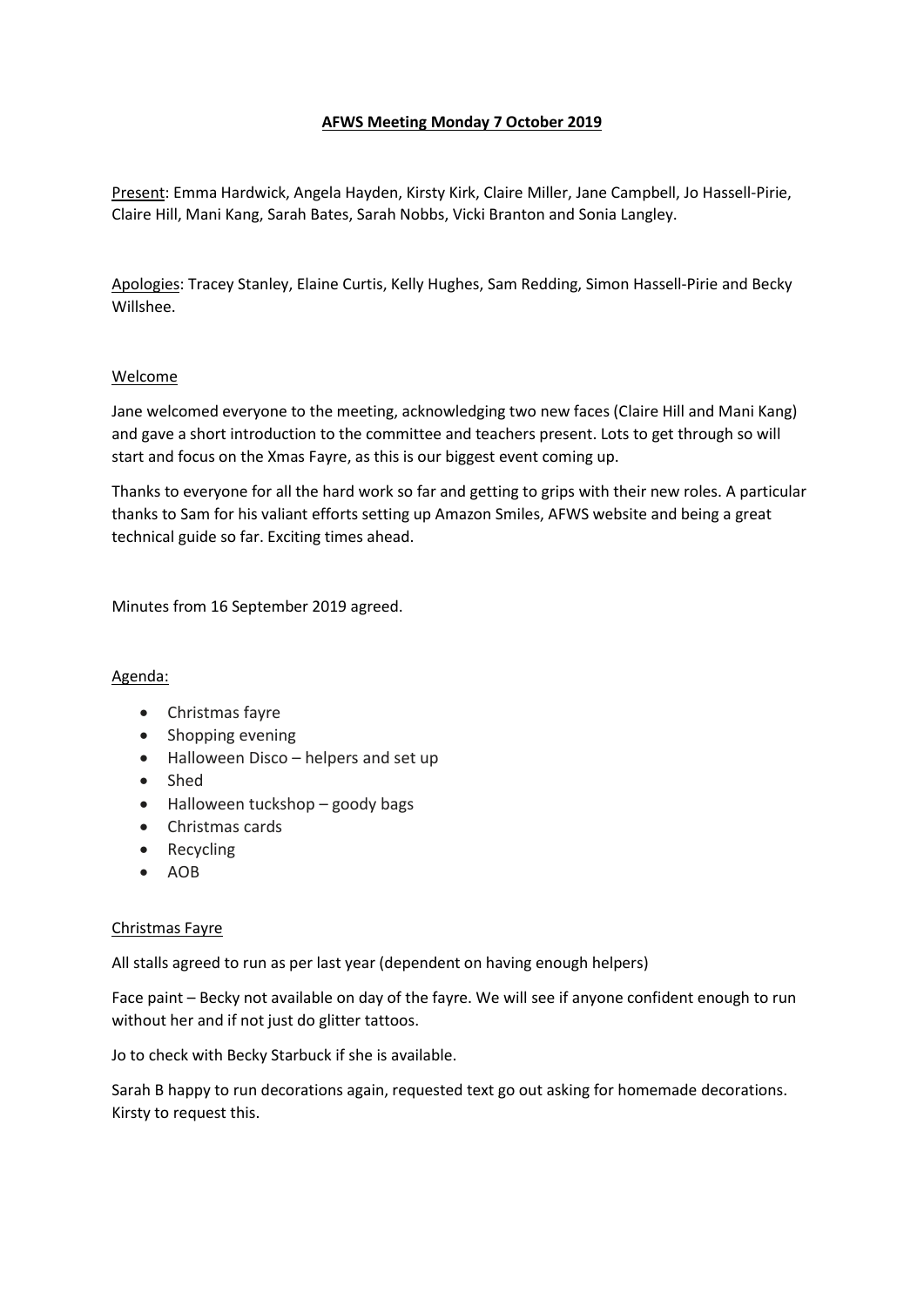Jobs to share out are:

- 123s allocated to Sarah B
- Lucky Dip allocated to Vicki B
- Boys and girls tombola allocated to Kelly H and Kirsty K
- Chocolate tombola allocated to Claire M
- Grotto presents allocated to Sarah N

Mrs Hardwick asked if we could look at less plastic options for 123s etc. As a team we are trying to avoid buying plastic, but do have items in the shed we need to use. For future events trying to buy more pencils, rubbers and bracelets etc as more usable items.

Mrs Hardwick suggested sweets but committee said often complaints if sweets as prizes at every stall. Will look into using friendship bracelets we sold at discos last year.

Everyone to inform Jane what items they have bought already for the Xmas fayre, so we can tally up what we need.

Sarah B has 30 squishes which can be used for grotto

Becky has 30 items for the grotto.

Kirsty to put up stall list in the school staffroom.

Mrs Hayden to put it on the hub.

Kirsty to send a message to parents/carers asking if they can get a charity day to help.

Once Santas are agreed we must check they are all DBS checked. Agreed for discos as long as a committee member has DBS then we are fine.

Mrs Hayden to request Miss Berry's room for donation sorting on Friday 22 November.

Mrs Hayden to check after school clubs cancelled on both Fridays 22 November and 29 November 2019.

Mrs Hayden to check Year 6s on board to help from around 2pm, moving tables, wrapping tables, moving cakes etc. Mr Riley coordinated this last year.

Vicki to ask Mr Randles for help completing a crib sheet for grotto set up.

Mr Randles to send out letters re Year 6 elves – we need 24 in total.

Simon HP to purchase 3 new white gazebos for the grotto. Mrs Hayden to confirm the size with Mr Randles.

Vicki to purchase a box of large safety pins for grotto set up.

Vicki to purchase and label 100 plates and give them to Mrs Hayden. Mrs Hayden to ensure sent out the week before to give people time to bake. No cake stall this year so label to say

'Please fill me with homemade cakes or mince pies for the refreshment stall'.

We will be running the Shrewsbury Bake Off competition, but must ensure the cakes are taste tested this year.

Kirsty to ensure raffle tickets are going out before half term.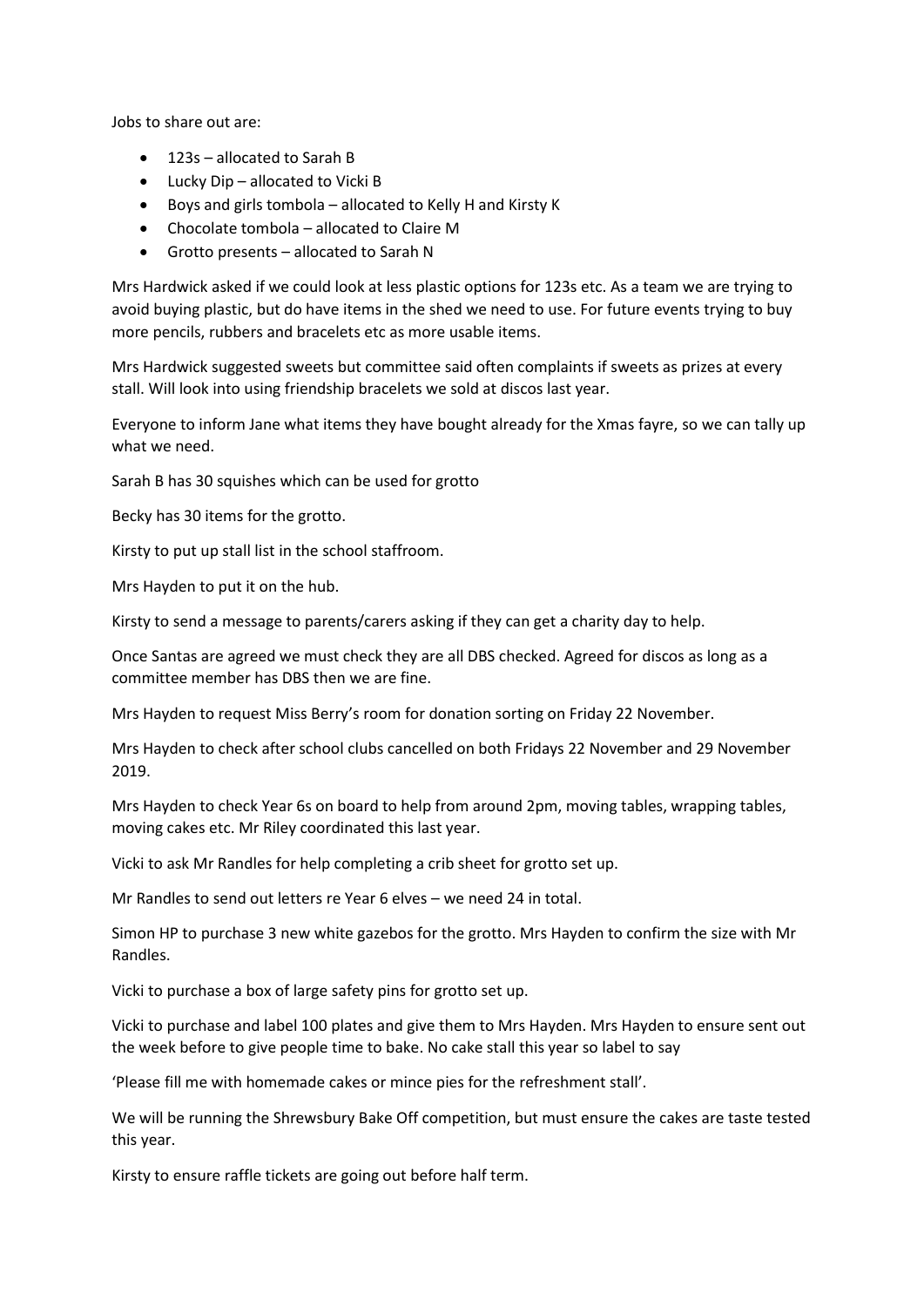Agreed to run the Xmas craft room if we get enough helpers, plenty of stock in the shed for this.

Members felt Entertainer voucher for quiz prize very generous, so decision made to change the prize to a large selection box instead.

Silent auction will run, depending on what items we get – Sarah N to sort.

# Helpers so far for Xmas fayre and set up

# Friday

- $\bullet$  Jane C all day
- $\bullet$  Claire H all day
- $\bullet$  Kelly H after 5pm
- $\bullet$  Vicki B am and after 4.30pm
- $\bullet$  Jon B all day
- Mark and Sarah B
- Jo and Simon
- Sarah N
- Mani
- Andy G after school

# Saturday AM from 8am

- Claire M
- Jo, Simon and Summer HP
- Jane C
- **Sarah and Mark B**
- Sarah N

## During the fayre

- Andy G to do first shift of grotto
- Andrea G to do first shift taking money for grotto
- Wayne to do a grotto shift
- Simon to take money in the grotto

## Xmas Shopping Event

Agreed we will put a full page add in the Fayre brochure advertising the shopping event, listing the names of stall holders. May encourage stall holders to purchase an advert.

Posters advertising the event given to committee members to go up in local shops.

Committee members taken leaflets to hand out at craft fairs.

Claire M suggested AFWS selling wrapping paper at this event as well as refreshments.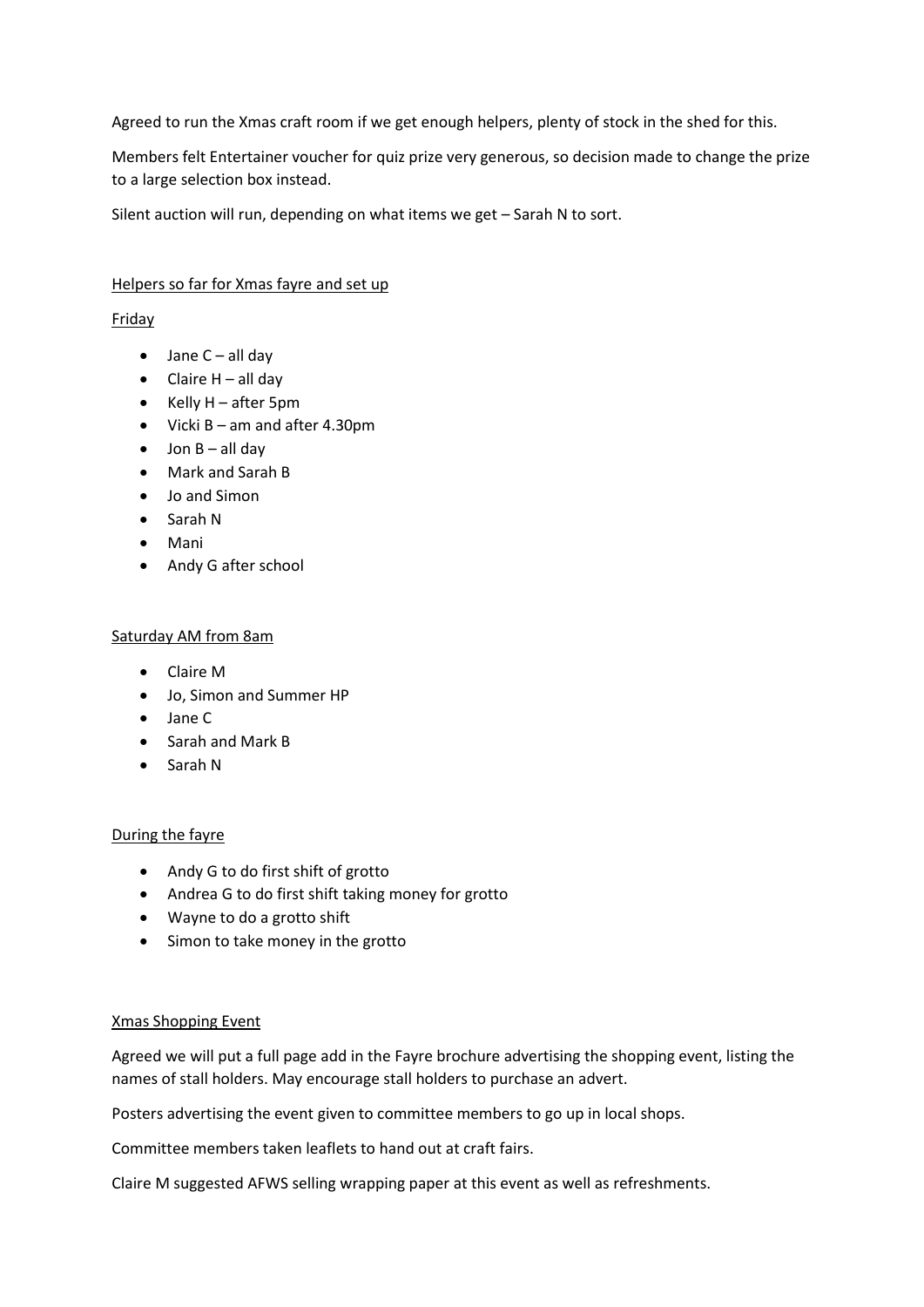Alcohol licence through so will be selling mulled wine and baileys coffee, in addition to soft drinks etc.

Jane passed on details of stall holders for Sarah N to contact re programme adverts/begging letters.

Stall holders have been asked to arrive no earlier than 4.30pm but no later than 5.30pm for 6pm start on 29 November 2019.

Board to go up in entrance with the stall names on.

#### Halloween Disco

Becky has a full list of helpers- may need extra now due to committee members emptying shed. Jane to liaise with Becky.

Vicki has purchased prizes – 2 for each disco and will do the disco shopping.

Jane requested a few regulars be there at disco set-up.

Jo to put on facebook re fancy dress and school to warn re Halloween dress.

#### Shed

Shed is due to arrive at school on Saturday 19 October at 8am. School will be open for access to toilets etc.

Committee members will empty and sort the old shed during the disco. Taking its contents to the new hall.

Wayne will come on Saturday morning to disconnect electrics to old shed and re connect electrics to new shed.

Becky to ask her Dad about the ramp to the shed.

Claire M, Sarah N and Mani to meet Simon at the new shed on Friday 11 October to decide on shelving.

#### Halloween tuck Shop

Reminder it will be on a Thursday this time due to training day.

Sarah B to sort goody bags and able to help set up.

Need to get a full list of helpers together for this event.

## Christmas card designs

Jane has confirmed company pick up date as 18 October. With completed orders hopefully being back in school the week commencing 25 November 2019.

So far taken over £1000 on orders and deadline is 11 October 2019.